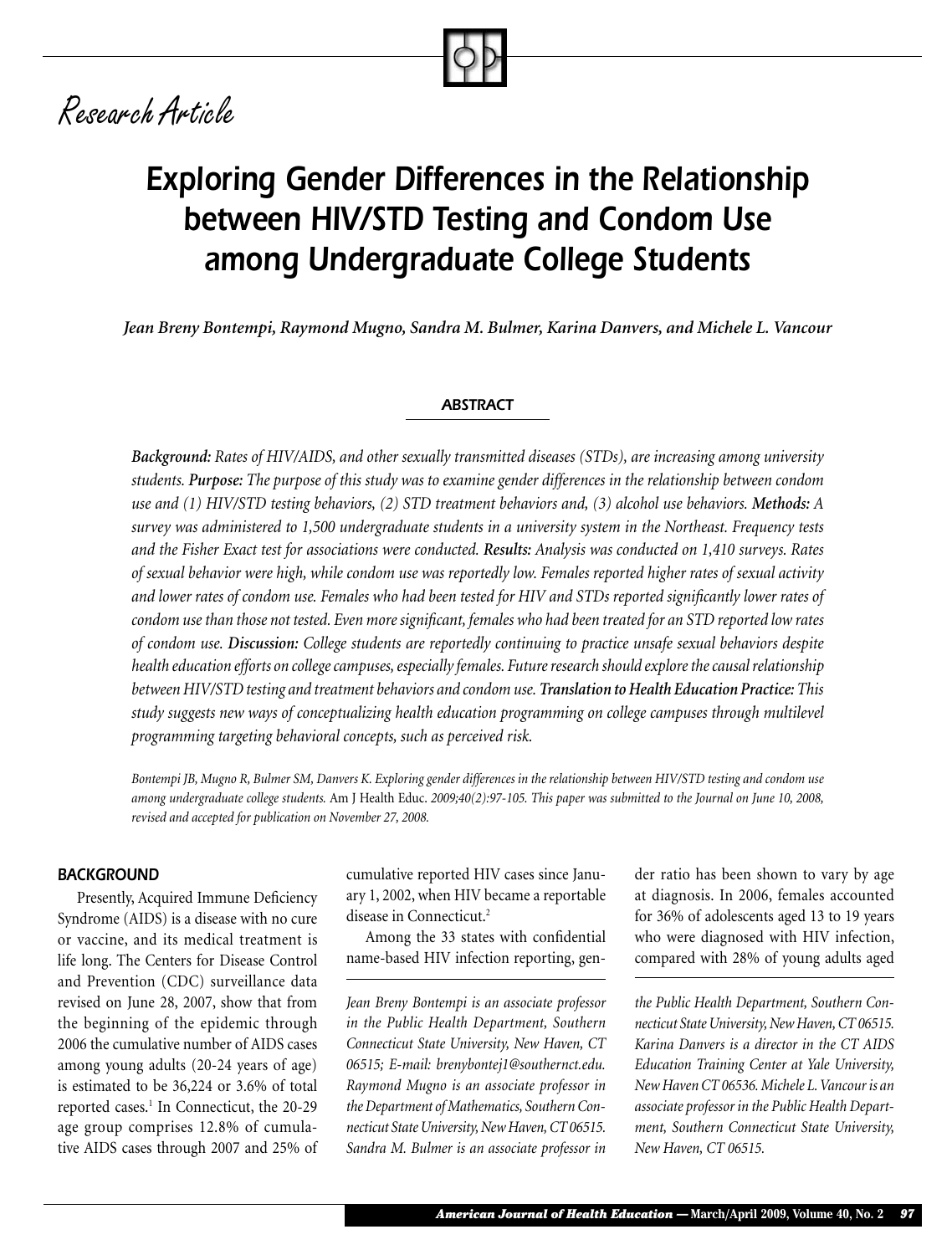20 to 24 years and 25% of persons aged 25 and older.<sup>1</sup> From 2001 through 2005, the majority of AIDS cases diagnosed among adolescent and young adult females were attributed to high-risk heterosexual contact (heterosexual contact with a partner who is at increased risk for HIV infection, i.e., a homosexual or bisexual man, an injection drug user, or a person with documented HIV infection), and in the same time period the majority of cases among adolescent and young adult males were attributed to maleto-male sexual contact.<sup>2</sup>

Students attending universities engage in behaviors that put them at risk for the human immunodeficiency virus (HIV) and other sexually transmitted diseases (STDs). The 2006 National College Health Assessment<sup>3</sup> reported sexual experience among college students at 68.5% for oral sex, 64.2% for vaginal sex, and 22.3% for anal sex. Additionally, 23.6% of students reported having two or more sexual partners within the past 12 months. Specific rates of reported condom use and other safer sex behaviors vary across samples of college students. Data collected by the American College Health Association (ACHA) indicate that among sexually active students, only 3.9% reported using a condom the last time they had oral sex, 54% the last time they had vaginal sex, and 26.6% the last time they had anal sex.<sup>3</sup> Whereas the majority of students surveyed on college campuses report having used condoms some time in the past, routine and regular use of condoms is low.

Many studies have investigated factors associated with condom use among college students and some have demonstrated that higher sexual risk behavior correlates with alcohol use.4-6 Data examining correlations between alcohol use and condom use, however, have been inconsistent.<sup>7-10</sup> Leigh assessed the relationship between alcohol use and condom use by analyzing 13 studies that met a defined criterion.<sup>11</sup> The results of this meta-analysis showed that "alcohol use was related to nonuse of condoms at first intercourse, with a trend among adolescents in general toward nonuse of condoms when drinking."11 A more comprehensive understanding of this relationship is needed, especially as it relates to gender.

HIV rates among college students are approximated to be 1/500 and STD rates among young adults (20-24 years of age) are among the highest overall, including rates of chlamydia, gonorrhea, and herpes.<sup>12,13</sup> Public health experts agree that in addition to prevention, early detection of HIV and other STDs is one way to prevent future cases.<sup>12</sup> HIV testing rates remain low in the United States, and the CDC estimates that 25% of Americans who are HIV+ do not know their status and account for almost 50% of new HIV cases.14 As a way to increase HIV testing and reduce new infections, the CDC released revised HIV screening recommendations for health care settings in 2006 to include all adolescent and adult patients (13-64 years of age) attending any type of primary care facility.15 The new recommendations are an "opt out" process requiring that primary care health providers counsel their patients on HIV screening and test them unless patients decline in writing.15 Additionally, the CDC recommends annual screening for chlamydia for women ≤25 years of age be conducted as part of a routine annual exam as a way to prevent pelvic inflammatory disease that could lead to infertility.16

College campuses have become one locale where students can get anonymous or confidential HIV testing, along with pre- and post-test counseling, as well as STD tests and physical exams.17,18 Despite the enormous publicity about HIV and its risk factors, the benefits of finding out one's status, and the efficacy of anti-retroviral medications, HIV testing rates on college campuses remain low. Rates of HIV testing among college students range from 15% to 25% depending on the study.18-20 Studies, however, consistently find that females and those with more than one sexual partner are more likely to get tested for HIV. Additionally, it is not clear whether there are any positive correlations between HIV/STD testing and protective behaviors such as condom use. These topics merit further exploration.

For more than four decades, the Health belief Model (HbM) has been one of the most influential and widely used psychosocial approaches to explaining health related behavior.<sup>21</sup> The HBM has three key components: (1) perceived risk and seriousness of a particular illness, (2) perceived benefits of a certain action to prevent the illness and the barriers to taking that action, and (3) self-efficacy about carrying out a recommended preventative behavior. Many studies have successfully used the Health belief Model as the theoretical basis for determining condom use and HIV/STD testing behaviors among adolescents and college students.<sup>22-28</sup> These studies show that perceived risk and seriousness of HIV/STDs and one's self-efficacy to use condoms both point to future use of condoms. For example, HIV screening sessions and knowing someone infected with HIV/AIDS have been shown to be influential in increasing levels of concern about infection.24,25 The survey questions related to sexual behavior and condom use in this study were guided in their development by the Health belief Model, but were not intended to test the model.

Sexually transmitted diseases continue to have a disproportionate impact on young adults of college age. Abstinence and behavioral changes, specifically condom use and HIV/STD testing, are accepted as the best methods available to decrease the number of new infections in this population. The ongoing trends of high rates of sexual activity, low rates of consistent condom use, and low rates of HIV/STD testing among college students present unique challenges to public health practitioners. Efforts are required to gain a more comprehensive understanding of the gender specific factors associated with condom use and HIV/STD testing and the relationship between these variables in this population.

### *PURPOSE*

The purpose of this study was to examine gender differences in the relationship between condom use and (1) HIV/STD testing behaviors, (2) STD treatment behaviors, and (3) alcohol use behaviors. The following research questions were addressed in this study: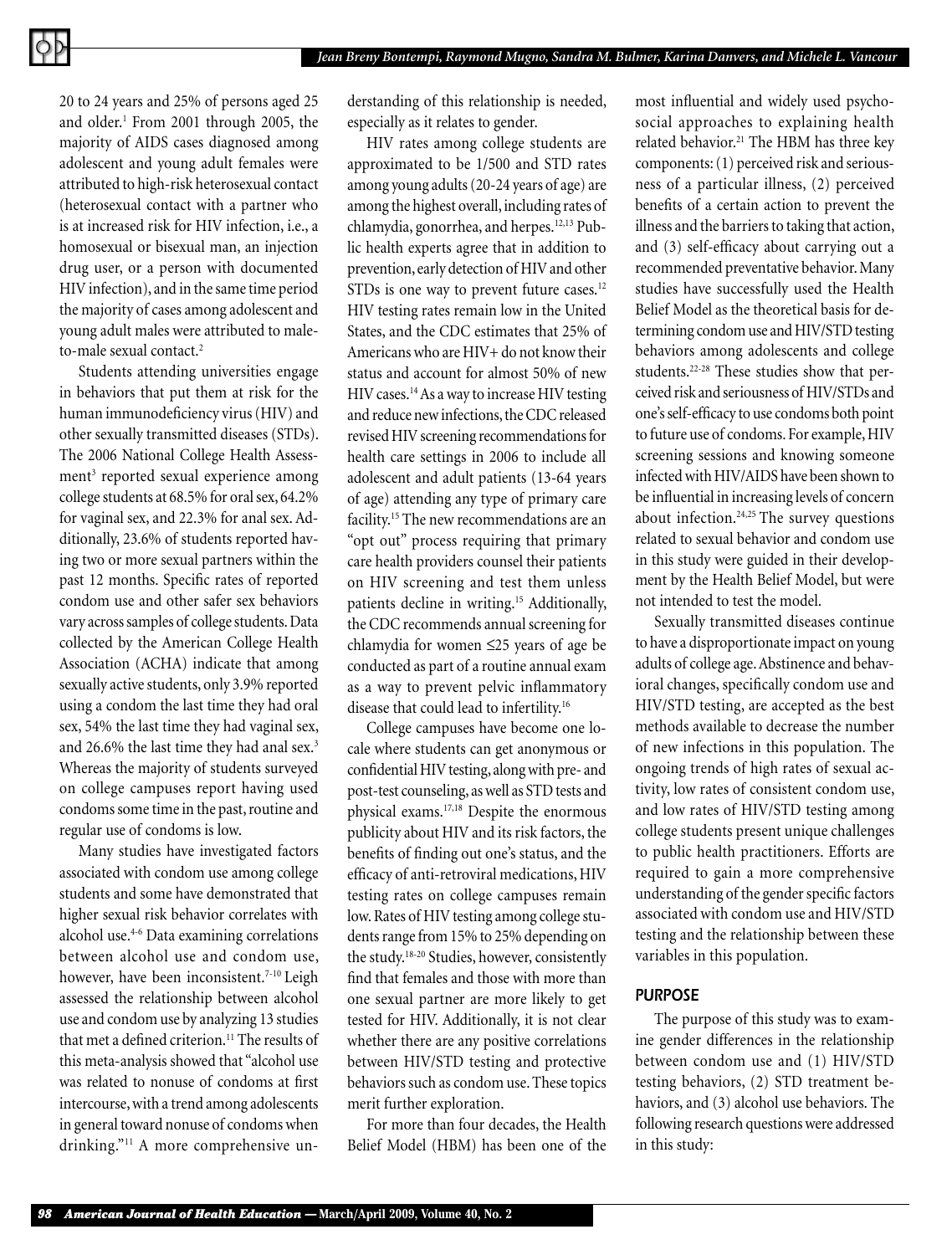

• Is there a difference in rates of condom use among college undergraduate students based on gender?

• Is there a difference in rates of STD testing, HIV testing, or STD treatment among college undergraduate students based on gender?

• Among sexually active college students, is there an association between STD testing, HIV testing, or STD treatment and condom use and does this association differ based on gender?

• Among sexually active college students, is there an association between alcohol use or binge drinking and condom use and does this association differ based on gender?

#### *METHODS*

There were four campuses included in the state university system where this research was conducted. Geographically, these campuses were dispersed throughout the state and located in medium sized urban or suburban centers. Undergraduate enrollment across the system totaled 27,775 full- and part-time undergraduate students during the academic year of 2004-2005 when the study took place. Each campus participating in the study determined a target sample of five percent of its undergraduate enrollment for the year. Therefore, campuses with larger enrollments had proportionally higher targeted sample sizes. Samples were obtained through stratified random sampling by first stratifying all undergraduate courses by each undergraduate level (first year, second year, etc.). Working through each campus registrar, a list of current courses was generated and organized by course level and courses were selected through simple random sampling until the desired sample size (i.e., 5% of undergraduate enrollment) was achieved. After courses were selected, faculty of these selected courses were then contacted through e-mail and asked for permission to allow their students to be invited to complete the survey during a regularly scheduled class session. E-mail correspondence included a letter from the respective university president that described the survey effort as a university-wide activity that is completed once every five years. The letter encouraged faculty to participate if their courses were randomly selected. As a result of extensive support and flexible scheduling, all of the faculty from the selected courses provided permission and scheduled a date and time for data collection.

Participation by students was voluntary and 94% of students who were enrolled in classes selected for data collection participated. The majority of non-participation was due to cancelled classes and student absences and there were no refusals recorded. Trained student research assistants administered surveys with supervision from faculty researchers. Participants were seated in a manner that allowed them privacy while completing the survey. The purpose and procedures for the survey were explained and cover letters were provided to each student indicating that completion of the survey was indicative of providing informed consent. Participants were instructed to complete the survey anonymously and place it in a collection envelope at the front of the classroom. Approval was obtained by the Institutional Review board on each campus and systemwide prior to recruitment of participants.

#### *Instrumentation*

Data for this study were collected with the use of a subset of sexual behavior questions that were added to a larger, existing survey questionnaire distributed every four years. The larger survey is used to assess trends among a variety of health behaviors including gambling, drug use, binge drinking, dieting, and sexual aggression. The university system has historically used the results for health promotion programming purposes. The researchers for this study did not have the opportunity to alter existing questions from the larger survey which included a section of demographic questions. The subset of sexual behavior questions was developed through a review of existing sexual behavior instruments. Content validity was established through the use of an expert panel of five public health practitioners with expertise in sexual health and college student health. Testretest reliability indicated temporal stability for this subset of sexual behavior questions (r = .83). The full survey instrument contained

83 selected response (multiple-choice) questions and students completed the survey by filling in a computer scan sheet that accompanied the survey questions. The average time required for completion of the survey was 30 minutes. Data were not available to substantiate the validity or reliability of the complete survey instrument. Specific survey questions for this study and criteria for classification are provided in Table 1.

#### *Data Analysis*

Data were analyzed using SAS version 8e.29 Data were first recoded into dichotomous categories to allow for analysis. Four new variables were created: (1) have ever used condoms, (2) ever had sex without a condom, (3) uses condoms frequently, and (4) previous binge drinking (Table 1). One variable, frequent alcohol use, was left as an ordinal variable for this analysis. Fisher's Exact Test was used to test for associations between dichotomous variables. This test can be slightly less powerful than the typical Chi-square test for independence, but does not need the cell frequency minimum. The assumptions for the Chi-square test were not always satisfied for these data. Fisher's exact test does not produce a traditional test statistic like the common Chi-square test for independence. To test for significant associations between one dichotomous variable and one ordinal variable (frequent alcohol use), the Cochran-Armitage test for trend was employed. When a trend is present, this test is more powerful than the typical Chi-square test for association. All associations were tested for significance at *P*<0.05.

## *RESULTS*

#### *Respondent Demographics*

A total of 1,500 surveys were distributed across the four campuses and 1,410 were completed for analysis; a 94% return rate. Approximately two-thirds of the respondents were female (63%) and one-third male (37%), which accurately reflects the gender distribution across the university system studied.<sup>30</sup> One-half were between the ages of 18-20 (50%) and about one-third lived in a residence hall (36%). Year in school was about evenly distributed across the sample.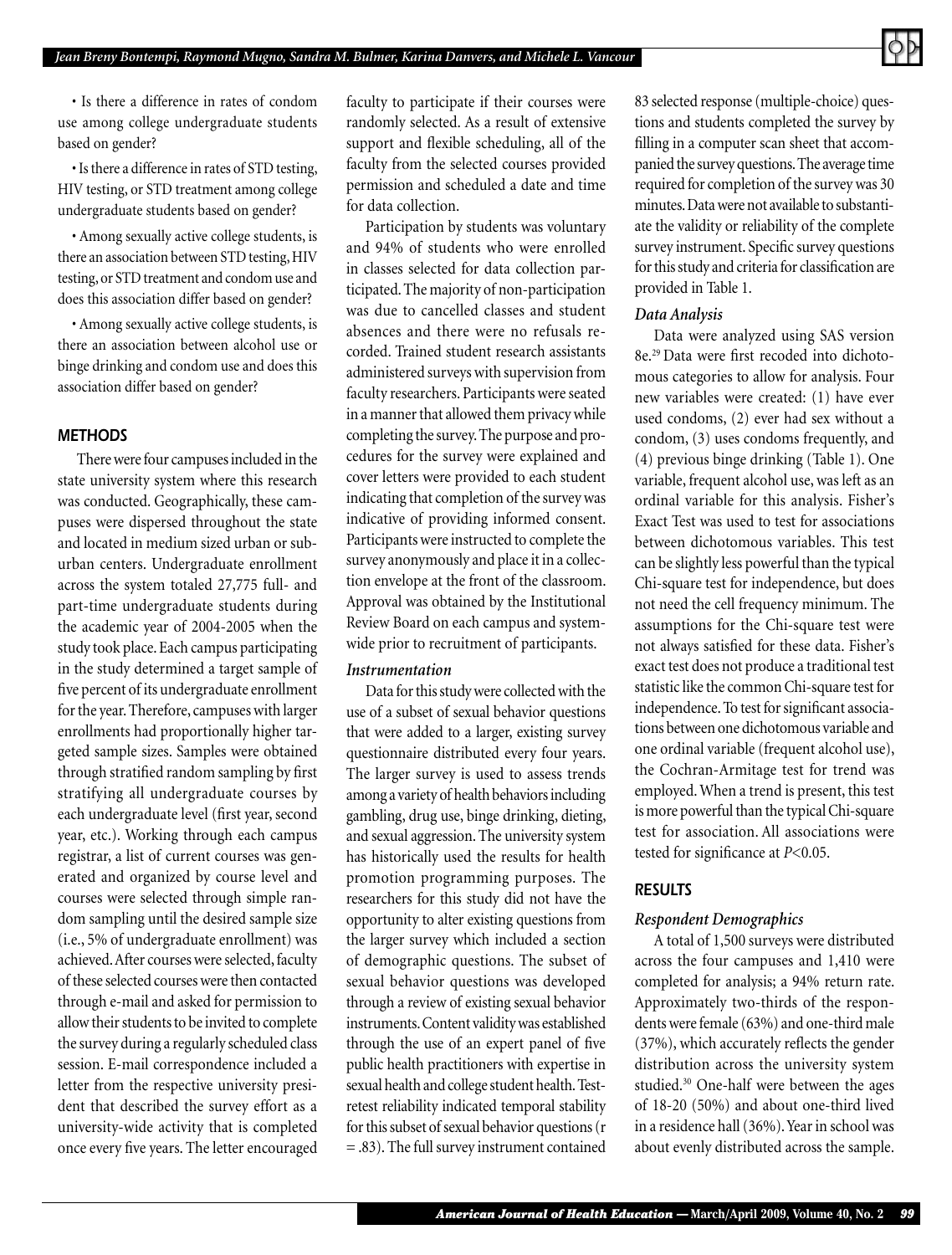| Table 1. Variables Measured and Corresponding Survey Questions             |                                                                                                                                                                                                                                                           |  |  |
|----------------------------------------------------------------------------|-----------------------------------------------------------------------------------------------------------------------------------------------------------------------------------------------------------------------------------------------------------|--|--|
| Variable                                                                   | Survey question and criteria for classification                                                                                                                                                                                                           |  |  |
| Sexually active                                                            | Answered "yes" to:<br>Have you ever had sexual intercourse?                                                                                                                                                                                               |  |  |
| Have ever used condoms                                                     | Answered "yes" to:<br>During sexual intercourse, have you or your partner ever used a condom?                                                                                                                                                             |  |  |
| Ever had sex without a condom                                              | Answered "yes" to:<br>Have you ever had sexual intercourse without the use of a condom?                                                                                                                                                                   |  |  |
| Uses condoms frequently                                                    | Answered "more than half the time" to:<br>1. During the past 3 months, if you had sexual intercourse, how often did you or your<br>partner wear a condom?<br>Or Answered "no" to:<br>2. Have you ever had sexual intercourse without the use of a condom? |  |  |
| Frequent alcohol use                                                       | Ordinal variable representing the number to drinks reported:<br>What is the average number of drinks you consume in a typical week?                                                                                                                       |  |  |
| Previous binge drinking                                                    | Answered "yes" to:<br>Have you had 5 or more drinks in one sitting during the past 2 weeks?                                                                                                                                                               |  |  |
| Testing History of HIV<br>Testing History of STDs<br>STD Treatment History | Answer of "yes" to any of the following:<br>Have you ever been tested for HIV?<br>Have you ever been tested for an STD?<br>Have you ever been treated for an STD?                                                                                         |  |  |

Overall, 83% of students surveyed reported having previously had sexual intercourse, with slightly higher rates for females (86%) than males (78%). Sexual behavior increased with class rank, with more seniors (91%) reporting being sexually active than freshmen (76%). Respondent demographics are provided in Table 2.

## *Condom Use*

All further analyses for this study were conducted with the subgroup of students who reported having had sexual intercourse in the past (*n*=1,126). Respondents who did not answer all questions for each specific analysis were eliminated from that analysis. The results for condom use are provided in Table 3. When asked if they had ever used a condom in the past, almost all students reported that they had (89.6%) with males (92%) reporting slightly higher use than females (88.2%). With regard to having sexual intercourse without using a condom however, a majority of students reported having had unprotected sex in the past (83.1%) and females (85.7%) were significantly more likely to have engaged in this behavior than males (78.4%).

A majority of both males (74.7%) and females (85.5%) reported that using condoms was a joint decision between them and their sexual partner and this difference was statistically significant (*P*<0.001). When students were asked if they would have sex with a partner who refused to use condoms, only 13.6% reported that they would. The majority said they would not (62.6%), and 23.8% indicated "do not know." When analyzed by gender, significantly fewer females (8%) than males (24.2%) reported that they would have sex without a condom in this situation (*P*<0.001).

Students were asked to report their use of condoms over the previous three months. In total, 45.4% of students reported that

they had used condoms more than half the time; 16.3% reported less than half the time; 34.9% had not used condoms at all; and 3.4% did not recall. The variable *frequent condom use* was analyzed by gender and it was found that males (52.7%) were significantly more likely to report frequent use of condoms (*P*=0.015) than females (44.1%).

### *HIV/STD Testing Behaviors*

Overall, 52.5% of students surveyed reported that they had been tested for an STD and 37.1% reported having been tested for HIV (Table 3). Females (61.3%) were significantly more likely to report having had an STD test (*P*<0.001) than males (36.2%). Although not significant ( $P=0.190$ ), females (38.7%) were also more apt to report having had an HIV test than males (33.8%). A small percentage of students in this sample (9.7%) reported having been treated for an STD and there were no significant differences in reporting based on gender.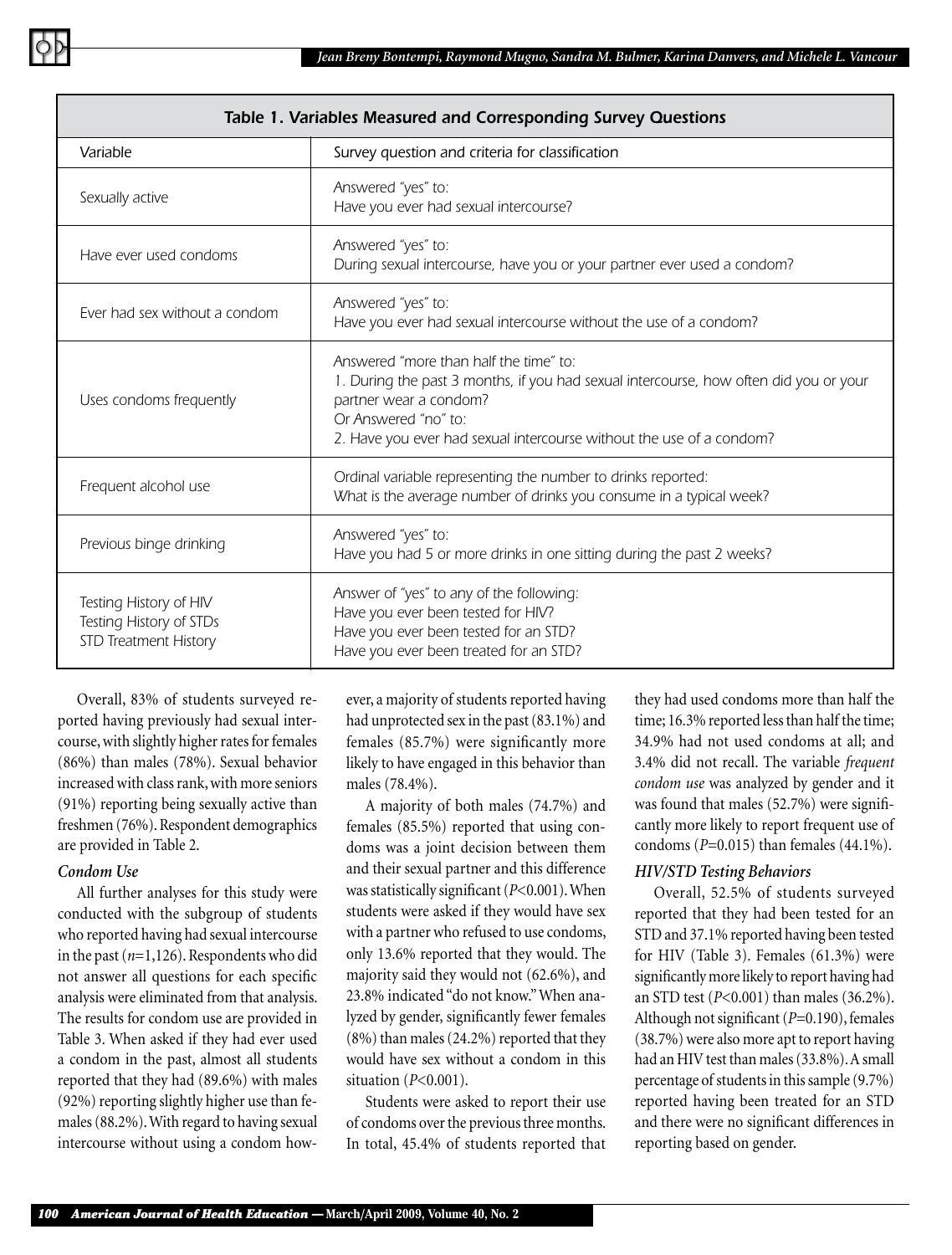### *Table 2. Survey Respondent Demographics*

| Characteristics                                | Total<br>Sample<br>$(n = 1410)$ | Percent<br><b>Sexually Active</b><br>$(n=1126)$ |
|------------------------------------------------|---------------------------------|-------------------------------------------------|
| Total                                          | 100%                            | 83%                                             |
| Gender                                         |                                 |                                                 |
| Female                                         | 63%                             | 86%                                             |
| Male                                           | 37%                             | 78%                                             |
| Age                                            |                                 |                                                 |
| Between 18 - 20 years of age                   | 50%                             | 78%                                             |
| 21-25 years of age                             | 40%                             | 88%                                             |
| Over 25                                        | 10%                             | 92%                                             |
| Living Arrangement                             |                                 |                                                 |
| Living with parents or spouse                  | 51%                             | 82%                                             |
| Living on campus                               | 36%                             | 82%                                             |
| Living off campus (not with parents or spouse) | 13%                             | 90%                                             |
| Year in School                                 |                                 |                                                 |
| Freshman                                       | 27%                             | 76%                                             |
| Sophomore                                      | 22%                             | 82%                                             |
| Junior                                         | 24%                             | 85%                                             |
| Senior                                         | 27%                             | 91%                                             |
| Sexual Orientation                             |                                 |                                                 |
| Heterosexual                                   | 96.1%                           | 84%                                             |
| Homosexual                                     | 1.5%                            | 81%                                             |
| Bisexual                                       | 2.4%                            | 90%                                             |

## *Association between Condom Use and HIV/ STD Testing and Treatment Behaviors*

Students who had been tested for HIV or for STDs were significantly *less* likely to report having ever used condoms (*P*=0.006 and *P*=0.004, respectively) or using condoms frequently (*P*<0.001 and *P*<0.001 respectively). There was no significant relationship between STD treatment history and ever using condoms but students who had been treated for STDs were significantly *less* likely to report using condoms frequently  $(P=0.005)$ .

Among females, those who had been tested for HIV or for STDs were significantly *less* likely to report having ever used condoms (*P*=0.009 and *P*=0.023, respectively) or using condoms frequently (*P*<0.001 and *P*<0.001 respectively). Also significant was the relationship between STD treatment history and frequent condom use (*P*=0.020) with females who had been treated for an STD being *less* likely to use condoms frequently. STD treatment history was not related to

ever using condoms among females. Among males, there were no significant associations between HIV/STD testing or treatment and either measure of condom use (Table 4).

## *Association between Condom Use and Alcohol Use*

Data were analyzed for associations between frequent alcohol use and two measures of condom use: ever having sex without a condom and frequent condom use. For the entire sample, frequency of alcohol use was positively associated with non-use of condoms (*P=*0.002 for trend), meaning that the more frequently students reported drinking on average, the more likely they were to report ever not using condoms in the past. There were no statistically significant associations between frequent alcohol use and frequent condom use or between previous binge drinking behavior and either measure of condom use (Table 5).

When data were analyzed based on gender, both females and males demonstrated a significant association between frequency of alcohol use and having had sex without a condom (*P*=0.009 and *P*=0.021 respectively). As frequency of alcohol use increased, the probability of ever having not used condoms also increased. There were no significant associations between either measure of alcohol use and frequent condom use for females or males in this study.

## *DISCUSSION*

This study explored gender differences with regard to HIV testing, STD testing, STD treatment, alcohol use, and condom use. One strength of the study was that data were collected across a four-university campus system and, because of the use of a stratified random sampling strategy and acquisition of a high response rate, the demographics of the sample for this study exactly match that of the student population of this system in the Northeastern United States.<sup>30</sup>

Students in this university system were found to be engaging in sexual behavior and doing so without regularly using condoms. Further, despite this risk of HIV/STD transmission, students reported low rates of HIV and STD testing behaviors. Overall, STD and HIV testing rates were 52.5% and 37% respectively with higher rates reported among females. Although these testing rates were higher among our study population than what has been reported at other universities,17,18 they are still low considering the CDC's recommendations for HIV screening.<sup>15</sup> This low testing rate is not surprising as other studies on college HIV testing show that students still perceive their risk of contracting HIV and other sexually transmitted diseases to be low.17,18 The finding that testing rates were higher in this population than national averages merits further investigation, specifically with regard to the types of testing recommendations that are provided in student health services on these campuses and other campus initiatives that may have been in place to promote HIV/ STD testing.

This study found several gender differences in sexual behaviors. Females were significantly less likely than males to use condoms and more likely to have had an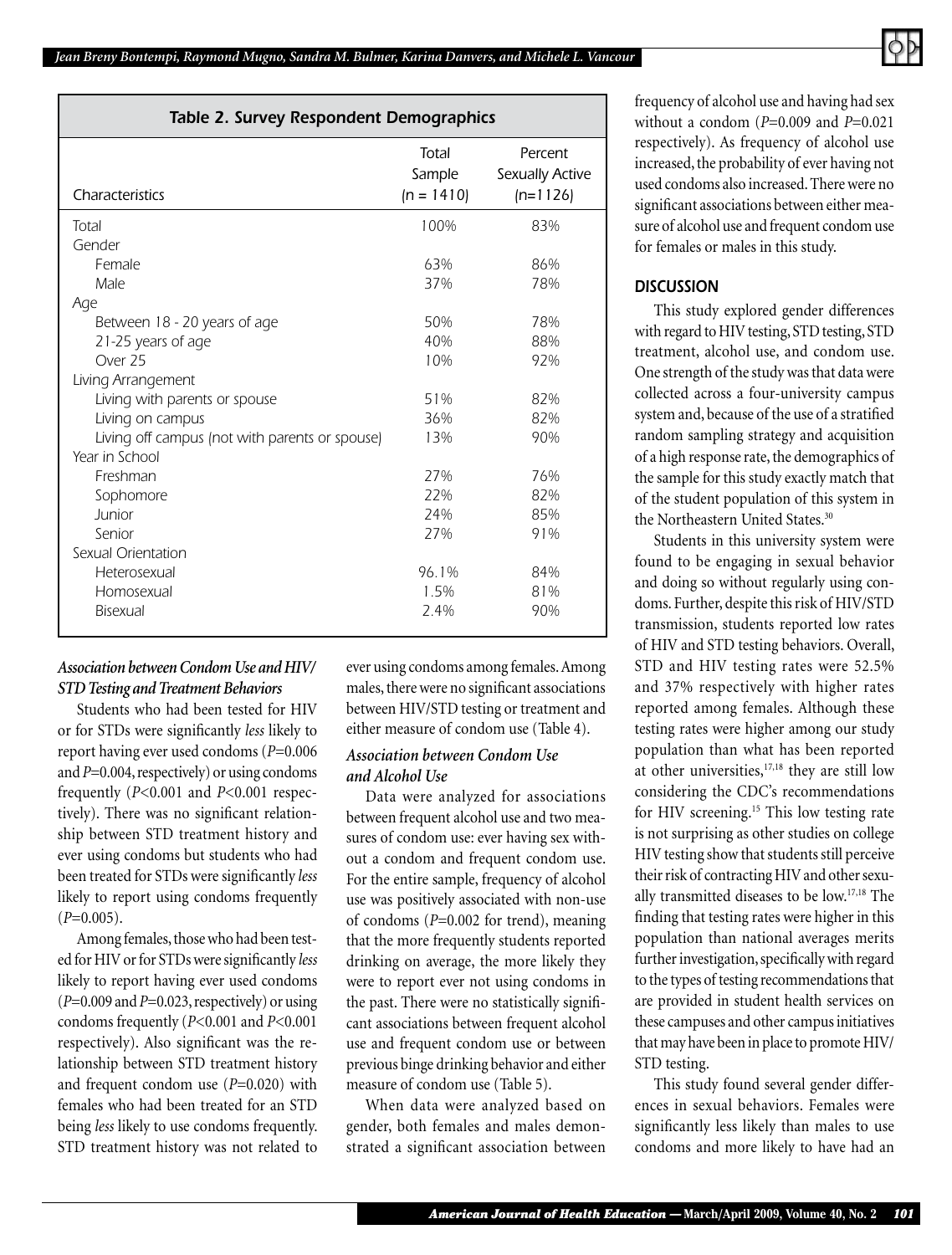

| Table 5. Genuel Diriefences in Sexual Denavior among Sexually Active Students |      |              |         |              |             |
|-------------------------------------------------------------------------------|------|--------------|---------|--------------|-------------|
|                                                                               |      | All students | Females | <b>Males</b> |             |
|                                                                               | n    | % yes        | % yes   | % yes        | P           |
| Ever used a condom?                                                           | 1112 | 89.6         | 88.2    | 92.0         | 0.051       |
| Ever had sex without a condom?                                                | 1114 | 83.1         | 85.7    | 78.4         | $0.005**$   |
| Condom use is a joint decision between them and their sexual partner          | 1034 | 81.6         | 85.5    | 74.7         | $< 0.001**$ |
| Would have sex if partner said no to condom?                                  | 1101 | 13.6         | 8.0     | 24.2         | $< 0.001**$ |
| Used condoms more than half the time during the previous 3 months             | 959  | 45.4         | 44.1    | 52.7         | $0.015*$    |
| Ever been tested for HIV?                                                     | 1111 | 37.1         | 38.7    | 33.8         | 0.190       |
| Ever been tested for an STD?                                                  | 1114 | 52.5         | 61.3    | 36.2         | $< 0.001**$ |
| Ever been treated for an STD?                                                 | 1109 | 9.7          | 10.9    | 7.5          | 0.072       |
|                                                                               |      |              |         |              |             |
| $* P < 0.05$                                                                  |      |              |         |              |             |
| ** $P < 0.01$                                                                 |      |              |         |              |             |

| Table 3. Gender Differences in Sexual Behavior among Sexually Active Students |  |
|-------------------------------------------------------------------------------|--|
|-------------------------------------------------------------------------------|--|

STD test. This finding is also consistent with previous literature.<sup>17,18</sup> Data showing differences in safer sex practices between college males and females have been widely and historically documented<sup>27,28</sup> and consistently show that females report using barrier methods (like condoms) less frequently than males, but are seeking HIV/STD testing more often. Furthermore, females report using birth control-only methods (such as oral contraceptives) as the primary way to protect themselves.31 This higher rate of testing may also be attributed in part to the fact that testing is part of routine gynecological care for unmarried, heterosexual females.

The most striking and unique findings from this study were related to the exploration of the relationship between HIV testing or STD treatment and condom use. Interestingly, for the entire sample of students, analysis revealed a statistically significant negative association between these variables. Students who had been tested for HIV or treated for STDs were significantly less likely to have ever used condoms or use condoms frequently. When analyzed based on gender however, this significant negative association was only present for females, and not for males. One possible explanation for this negative association may be that students who engage in more risky sexual behaviors are more apt to seek out testing as a way of prevention, but that testing itself does not change a college student's behavior.<sup>24</sup> The

outcome of a negative HIV or an STD test after engaging in risky sexual behaviors may actually serve to reinforce beliefs that as college students they are not at risk. However, the reasons for the gender difference observed in the relationship between HIV/ STD testing and condom use is less clear and merits further exploration. It is possible that the combination of factors, including preferences for alternate forms of birth control (i.e., birth control pills), and greater access to HIV/STD testing through routine gynecological care, are confounding factors in this analysis. Further study with more detailed and extensive questionnaires would allow for the elimination of these potential confounding factors and lead to a greater understanding of this finding.

Consistent with other studies, students with a prior history of frequent alcohol use were also more likely to report ever not using condoms.4 This association was significant for both males and females when tested separately based on gender.

#### *Limitations*

As with any survey research, this study is not without limitations. Results reflect selfreported behavior by undergraduates at a northeastern system of state universities. The sample size is reasonable and was randomly selected however results may not reflect the reported behaviors of all students across the university system. Another limitation to the survey is that race and marital/partner status were not included as demographic questions. The larger survey was an existing instrument that was developed in the 1980s and continues to be utilized by the entire university system to track trends in student health behaviors. The authors were provided with the opportunity to include sexual behavior questions in this distribution of the survey; however, the remaining questions of the survey could not be changed. Further, it is impossible from the survey responses to know when students had been tested for HIV/STDs or treated for STDs, which would help in further understanding their condom use behaviors. Finally, the survey questions were developed for the purpose of frequency and trend analysis and some of our study analysis goes beyond these. These results must not be viewed as illustrating causation, only association. Despite these limitations, these results provide an important contribution to the literature, especially as it relates to gender differences in HIV/STD testing, condom use, and the relationship between these variables.

# *TRANSLATION TO HEALTH EDUCATION PRACTICE*

Many health educators work in college health education or are college professors with extensive contact with undergraduate students. In fact, many teach personal health classes during their tenure as university faculty and may even collaborate with their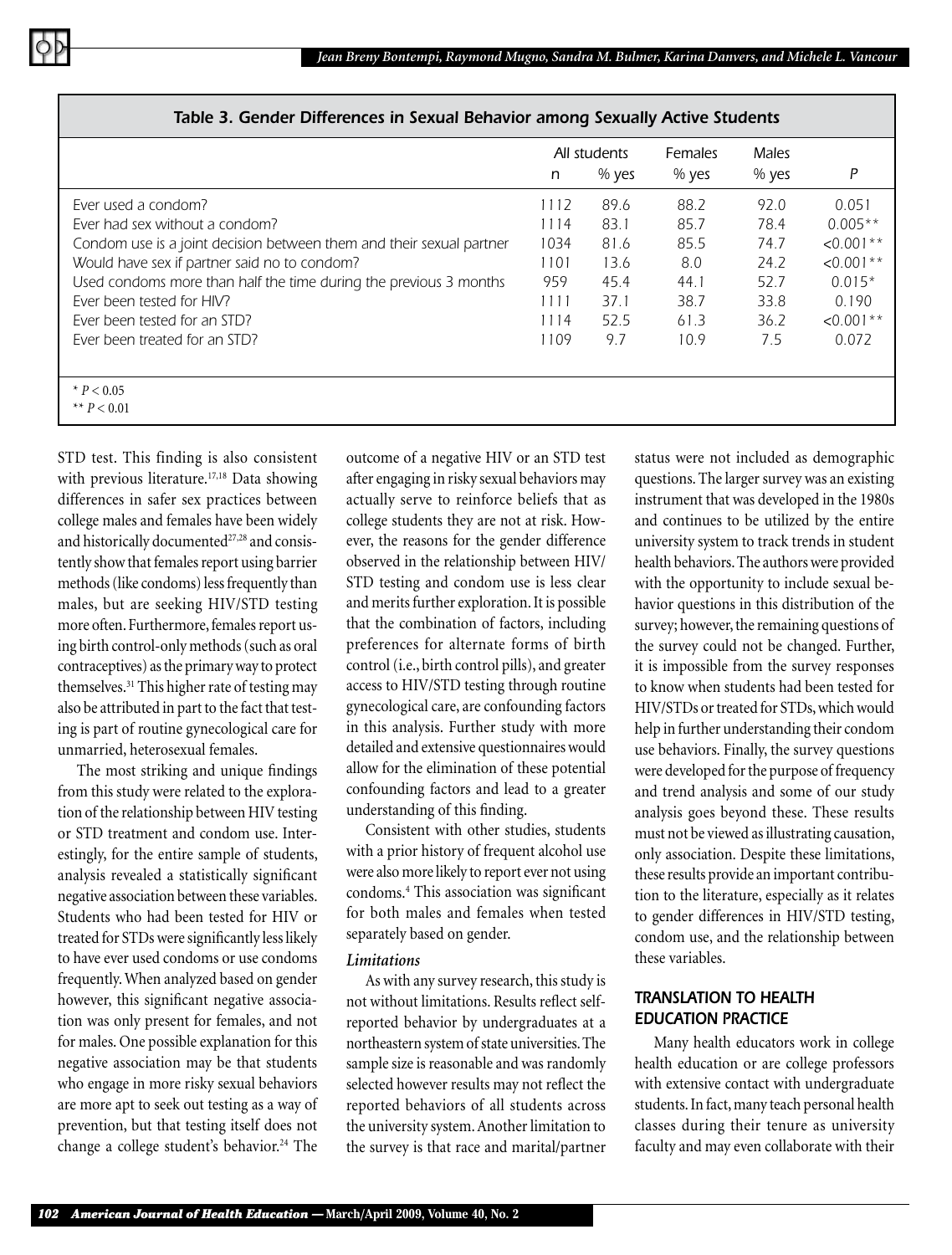

## *Table 4. Gender Differences in the Relationship between Condom Use and HIV/STD Testing and Treatment Experience*

|                           | Ever used condoms<br>(% yes) | P                        | Frequent condom<br>Use (% yes) | $\mathsf{P}$             |
|---------------------------|------------------------------|--------------------------|--------------------------------|--------------------------|
| Ever had HIV test         |                              |                          |                                |                          |
| All students              |                              | $0.006**$                |                                | ${<}0.001**$             |
| Yes                       | 85.6%                        | $\overline{\phantom{0}}$ | 38.9%                          | $\frac{1}{2}$            |
| <b>No</b>                 | 91.4%                        | $\overline{a}$           | 52.0%                          | $\overline{\phantom{0}}$ |
| Females                   |                              | $0.009**$                |                                | $< 0.001**$              |
| Yes                       | 83.8%                        | $\equiv$                 | 35.7%                          | $\overline{\phantom{a}}$ |
| <b>No</b>                 | 90.6%                        | $\equiv$                 | 49.7%                          | $\frac{1}{2}$            |
| Males                     |                              | 0.430                    |                                | 0.119                    |
| Yes                       | 89.3%                        | $\overline{a}$           | 46.3%                          | $\overline{\phantom{a}}$ |
| <b>No</b>                 | 92.6%                        | $\overline{\phantom{0}}$ | 55.9%                          | $\overline{\phantom{a}}$ |
| Ever had STD test         |                              |                          |                                |                          |
| All students              |                              | $0.004**$                |                                | ${<}0.001**$             |
| Yes                       | 86.7%                        | $\overline{\phantom{0}}$ | 39.4%                          | $\overline{\phantom{m}}$ |
| <b>No</b>                 | 92.6%                        | $\overline{\phantom{0}}$ | 56.2%                          | $\overline{\phantom{a}}$ |
| Females                   |                              | $0.023*$                 |                                | $< 0.001**$              |
| Yes                       | 85.6%                        | $\overline{\phantom{0}}$ | 36.9%                          | $\frac{1}{2}$            |
| <b>No</b>                 | 91.6%                        | $\qquad \qquad -$        | 56.1%                          | $\overline{\phantom{m}}$ |
| Males                     |                              | 0.339                    |                                | 0.124                    |
| Yes                       | 89.9%                        | $\overline{\phantom{m}}$ | 47.0%                          | $\frac{1}{2}$            |
| No                        | 92.8%                        | $\overline{\phantom{m}}$ | 56.7%                          | $\overline{\phantom{a}}$ |
| Ever been treated for STD |                              |                          |                                |                          |
| All students              |                              | 0.410                    |                                | $0.005**$                |
| Yes                       | 87.0%                        | $\overline{\phantom{0}}$ | 33.3%                          | $\frac{1}{2}$            |
| <b>No</b>                 | 89.6%                        | $\equiv$                 | 48.6%                          | $\overline{a}$           |
| Females                   |                              | 0.096                    |                                | $0.020*$                 |
| Yes                       | 82.0%                        | $\overline{\phantom{0}}$ | 30.4%                          | $\frac{1}{2}$            |
| <b>No</b>                 | 88.7%                        |                          | 45.6%                          |                          |
| Males                     |                              | 0.151                    |                                | 0.305                    |
| Yes                       | 100%                         | $\qquad \qquad -$        | 42.3%                          | $\qquad \qquad -$        |
| <b>No</b>                 | 91.2%                        | $\overline{\phantom{a}}$ | 54.3%                          | $\overline{\phantom{a}}$ |
|                           |                              |                          |                                |                          |

universities' health and wellness centers on health promotion programming. Given this unique opportunity to make positive health changes among undergraduates, these results easily translate into both programmatic objectives as well as curricula to be used on college campuses.

With the large majority of college students claiming to have had unprotected sex, it is important to encourage HIV/STD testing as well as to promote condom use and provide access to condoms. Although higher than other documented studies, results revealed rates of HIV/STD testing lower than what is recommended for college students. Reasons for low testing could be due to low perceived risk of contracting HIV/STDs or because of not knowing where to get tested. Testing for HIV/STDs is particularly important with this population due to the fact that students are admitting to having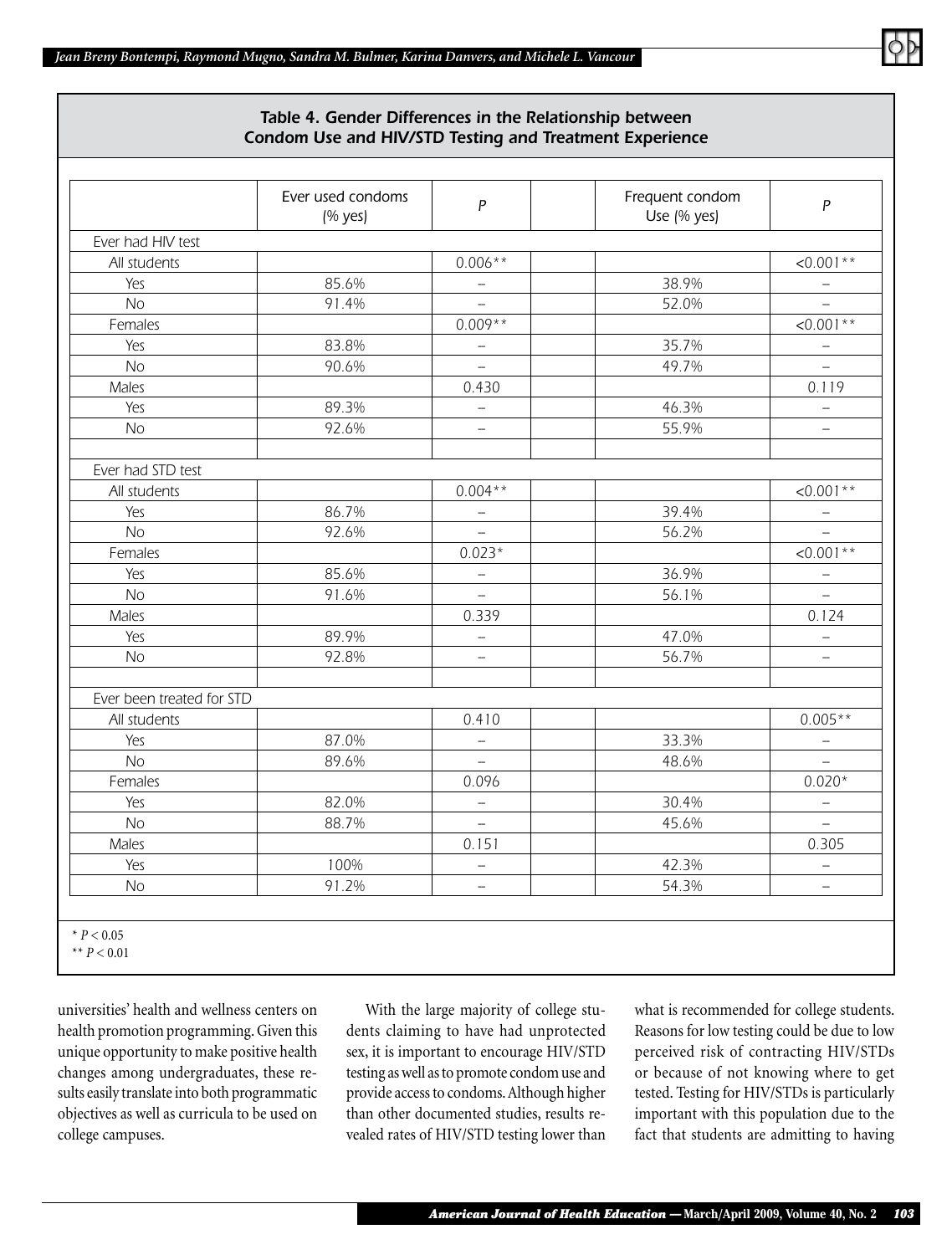*Table 5. Gender Differences in the Relationship* 

unprotected sex and college students tend to have multiple partners. An important component of college health promotion programs for HIV/STD preventions and testing would be to dispel the myths of perceived risk and to broadly promote the testing services available either on campus or in the local community.

Condom use and HIV/STD testing attitudes and behaviors among the college population have not changed much over the years.32,33 Health educators know the importance of first conducting comprehensive assessments<sup>34,35</sup> to determine the best intervention strategies to reach desired outcomes and goals. Surveys, such as the one described in this article, can serve as one way to collect behavioral data from a college population. Next, in-depth, qualitative data on both individuals and the community can be gleaned to further develop our program plan. Further, when providing HIV testing on college campuses, students must be dissuaded from gaining confidence from negative HIV/STD test results, since it is likely that they did "dodge a bullet" and may not be as lucky next time.

Programming on the campuses involved in this study includes a great deal of education on the benefits of safer sex and HIV/ STD testing, but limited on-campus testing opportunities, minimal social marketing on the benefits of condom use, and limited access to free condoms and other safer sex materials. College health educators should consider a social ecological approach<sup>36</sup> to programming around HIV/STD testing and safer sex awareness. Such an approach would target individual student behaviors, like attitudes and knowledge about the test, HIV/ STD risks, but also interpersonal, organizational, and community level targets as well. Multi-level interventions should include such components as increasing testing hours on campus, improving privacy around the counseling and testing process, campuswide marketing campaigns on testing and counseling services, changing social norms<sup>37</sup> around HIV testing and condom use, and making sure that male and female condoms are made widely available and promoted. by

| between Condom Use and Alcohol Behaviors |                                  |                        |  |
|------------------------------------------|----------------------------------|------------------------|--|
|                                          | Ever had sex<br>without a condom | Frequent<br>condom use |  |
|                                          | P                                | P                      |  |
| Frequent alcohol use behavior            |                                  |                        |  |
| All students                             | $0.002**$                        | 0.284                  |  |
| Females                                  | $0.009**$                        | 0.967                  |  |
| <b>Males</b>                             | $0.021*$                         | 0.634                  |  |
| Previous binge drinking behavior         |                                  |                        |  |
| All students                             | 0.100                            | 0.444                  |  |
| Females                                  | 0.179                            | 0.793                  |  |
| <b>Males</b>                             | 0.224                            | 0.455                  |  |
|                                          |                                  |                        |  |
| $* P < 0.05$                             |                                  |                        |  |
| ** $P < 0.01$                            |                                  |                        |  |

providing multiple levels of intervention, college student behavior change will be supported and sustained.

College health education efforts should be coordinated in their approach on condom use. For example, multiple campus departments may unite to enhance their resources to provide more appropriate materials and interventions on condom use. If students with a prior history of alcohol use are less likely to use condoms, then the alcohol programming department should emphasize the importance of condom use in its presentations and other educational opportunities on responsible drinking. Campus-wide interventions using a social norms or social marketing campaign should be used to increase the popularity of condom use, especially among female students to counteract the potential consequences of their risky behaviors.

#### *REFERENCES*

1. Centers for Disease Control and Prevention. CDC HIV/AIDS Surveillance Report: HIV Infection and AIDS in the United States and Dependent Areas, 2006. Available at: http:// www.cdc.gov/hiv/topics/surveillance/basic. htm#aidsage. Accessed July 31, 2007.

2. Connecticut Department of Public Health. Connecticut HIV/AIDS Surveillance Program:

Connecticut AIDS Cases by Sex, Race, and Age 2007. Available at: Connecticut Department of Public Health: Connecticut HIV/AIDS Surveillance Program: Connecticut AIDS Cases by Sex, Race, and Age 2007. Accessed July 31, 2007.

3. American College Health Association - National College Health Assessment (ACHA-NCH): Reference Group Executive Summary. baltimore, MD: American College Health Association, 2007.

4. Labrie JW, Schiffman J, Earleywine M. Expectancies specific to condom use mediate the alcohol and sexual risk relationship. *J Sex Res*. 2002;39(2):145-152.

5. MacNair-Semands RR, Simono Rb. College student risk behaviors: Implications for the HIV-AIDS pandemic. *J Coll Stud Development*. 1996;37(5):574-582.

6. Desiderato L, Crawford H. Risky sexual behavior in college students: Relationships between number of sexual partners, disclosure of previous risk behavior, and alcohol use. *J Youth Adolesc*. 1995;24:55-68.

7. Cooper ML. Alcohol use and risky sexual behavior among college students and youth: evaluating the evidence. *J Stud Alcohol*. Suppl 2002;14:101-17.

8. Dingle G. Is alcohol a cofactor of HIV and AIDS? Evidence from immunological and behavioral studies. *Pediatrics.* 1997;122:56-71.

9. Donovan C, McEwan R. A review of the